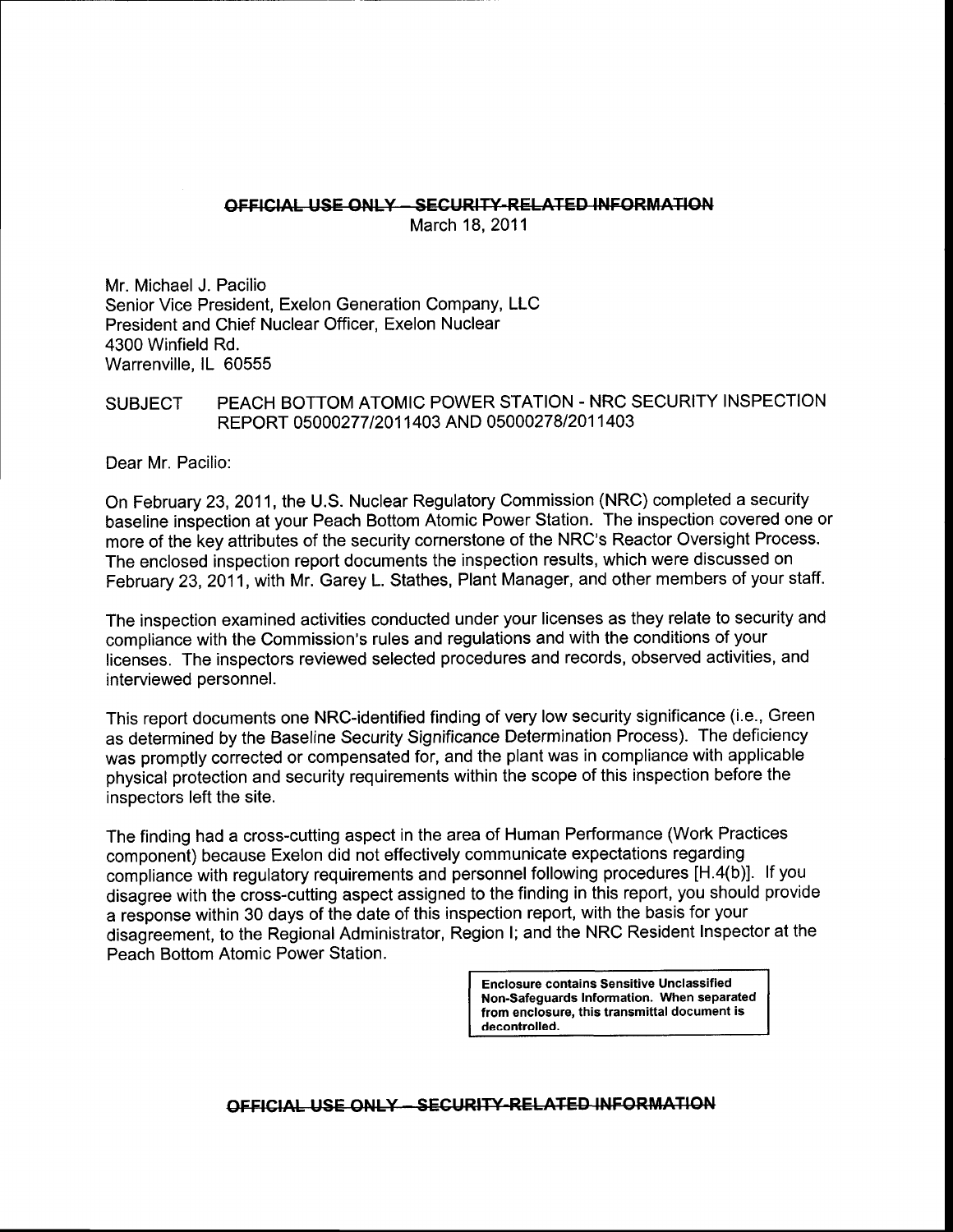# OFFICIAL USE ONLY - SECURITY-RELATED INFORMATION<br>2

M. Pacilio

However, because of the very low security significance and because it is entered into your corrective action program, the NRC is treating this violation as a non-cited violation (NCV), consistent with Section 2.3.2 of the NRC's Enforcement Policy. lf you contest this NCV, you should provide a response within 30 days of the date of this inspection report, with the basis for your denial, to the Nuclear Regulatory Commission, ATTN.: Document Control Desk, Washington DC 20555-0001; with copies to the Regional Administrator, Region l; the Director, Office of Enforcement, United States Nuclear Regulatory Commission, Washington DC 20555- 0001; and the NRC Resident lnspector at the Peach Bottom Atomic Power Station.

A licensee-identified violation which was determined to be of very low security significance is also listed in this report. However, because of the very low security significance and because it is entered into your corrective action program, the NRC is treating this violation as a NCV consistent with Section 2.3.2 of the NRC Enforcement Policy. lf you contest this NCV, you should provide a response within 30 days of the date of this inspection report, with the basis for your denial, to the Nuclear Regulatory Commission, ATTN.: Document Control Desk, Washington DC 20555-001; with copies to the Regional Administrator Region l; the Director, Office of Enforcement, United States Nuclear Regulatory Commission, Washington DC 20555- 001; and the NRC Resident Inspector at Peach Bottom Atomic Power Station.

ln accordance with 10 CFR Part 2.390 of the NRC's "Rules of Practice," a copy of this letter will be available electronically for public inspection in the NRC Public Document Room or from the Publicly Available Records (PARS) component of NRC's document system, ADAMS. ADAMS is accessible from the NRC Website at http://www.nrc.gov/reading-rm/adams.html (the Public Electronic Reading Room). However, because of the security-related concerns contained in the enclosure, and in accordance with 10 CFR Part 2.390, a copy of this letter's enclosure will not be available for public inspection.

In accordance with 10 CFR Part  $2.390(b)(1)(ii)$ , the NRC is waiving the affidavit requirements for your response, if any. This practice will ensure that your response will not be made available electronically for public inspection in the NRC Public Document Room or from the NRC's document system, ADAMS. lf Safeguards Information is necessary to provide an acceptable response, please provide the level of protection described in 10 CFR Part 73.22. Otherwise, mark your entire response "Security-Related Information - Withhold Under 10 CFR Part 2.390" and follow the instructions for withholding in 10 CFR Part 2.390(b)(1).

Sincerely,

### /RN

Silas R. Kennedy, Acting Chief Plant Support Branch <sup>1</sup> Division of Reactor Safety

Docket Nos. 50-277, 50-278 License Nos. DPR-44. DPR-56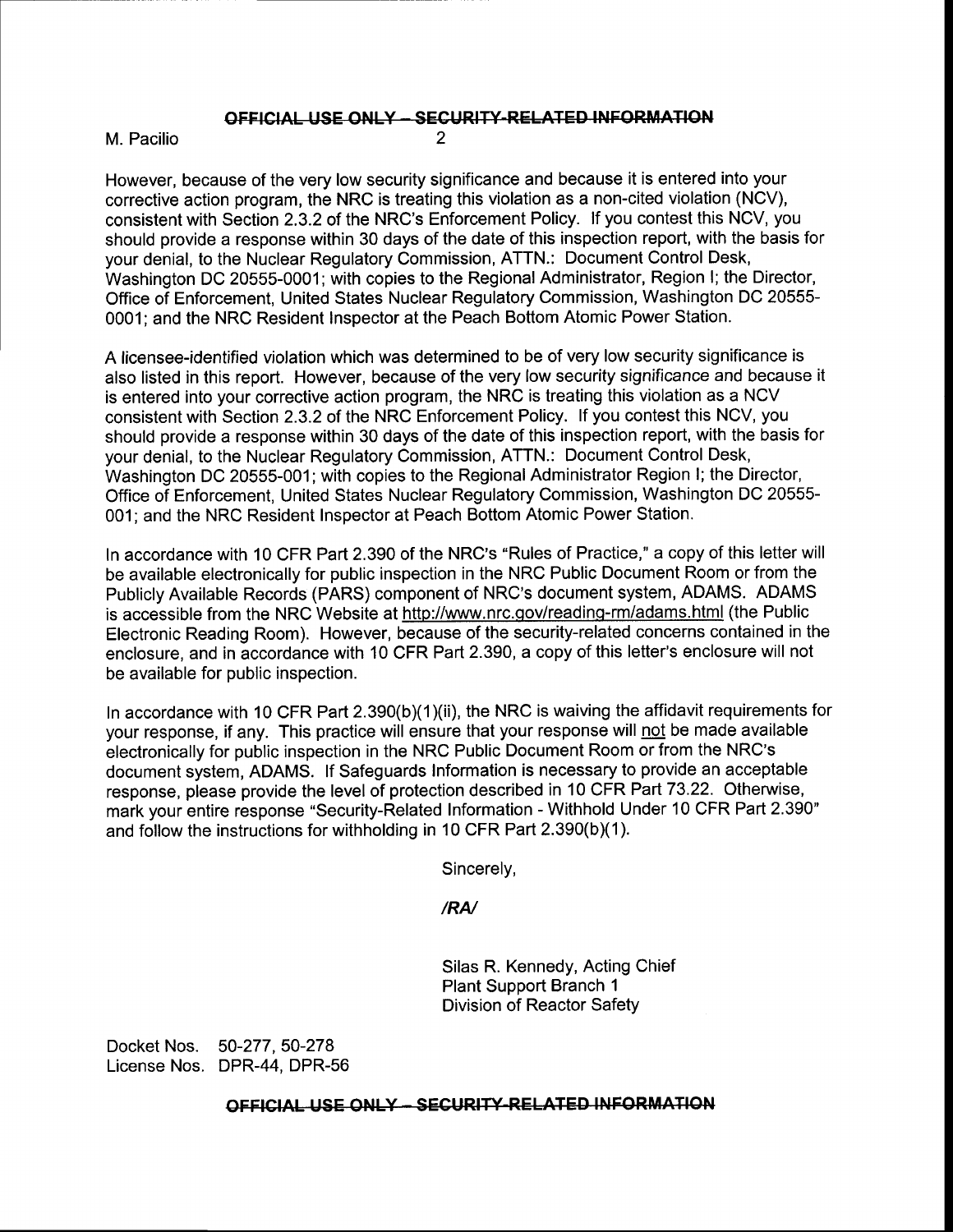#### OFFICIAL USE ONLY - SECURITY-RELATED INFORMATION

2

M. Pacilio

However, because of the very low security significance and because it is entered into your corrective action program, the NRC is treating this violation as a non-cited violation (NCV), consistent with Section 2.3.2 of the NRC's Enforcement Policy. lf you contest this NCV, you should provide a response within 30 days of the date of this inspection report, with the basis for your denial, to the Nuclear Regulatory Commission, ATTN.: Document Control Desk, Washington DC 20555-0001; with copies to the Regional Administrator, Region l; the Director, Office of Enforcement, United States Nuclear Regulatory Commission, Washington DC 20555- 0001; and the NRC Resident Inspector at the Peach Bottom Atomic Power Station.

A licensee-identified violation which was determined to be of very low security significance is also listed in this report. However, because of the very low security significance and because it is entered into your corrective action program, the NRC is treating this violation as a NCV consistent with Section 2.3.2 of the NRC Enforcement Policy. lf you contest this NCV, you should provide a response within 30 days of the date of this inspection report, with the basis for your denial, to the Nuclear Regulatory Commission, ATTN.: Document Control Desk, Washington DC 20555-001; with copies to the Regional Administrator Region l; the Director, Office of Enforcement, United States Nuclear Regulatory Commission, Washington DC 20555- 001; and the NRC Resident Inspector at Peach Bottom Atomic Power Station.

In accordance with 10 CFR Part 2.390 of the NRC's "Rules of Practice," a copy of this letter will be available electronically for public inspection in the NRC Public Document Room or from the Publicly Available Records (PARS) component of NRC's document system, ADAMS. ADAMS is accessible from the NRC Website at http://www.nrc.gov/reading-rm/adams.html (the Public Electronic Reading Room). However, because of the security-related concerns contained in the enclosure, and in accordance with 10 CFR Part 2.390, a copy of this letter's enclosure will not be available for public inspection.

In accordance with 10 CFR Part 2.390(b)(1)(ii), the NRC is waiving the affidavit requirements for your response, if any. This practice will ensure that your response will not be made available electronically for public inspection in the NRC Public Document Room or from the NRC's document system, ADAMS. lf Safeguards lnformation is necessary to provide an acceptable response, please provide the level of protection described in 10 CFR Part 73.22. Otherwise, mark your entire response "Security-Related Information - Withhold Under 10 CFR Part 2.390" and follow the instructions for withholding in 10 CFR Part 2.390(b)(1).

> SincerelY, /RN

Silas R. Kennedy, Acting Chief Plant Support Branch <sup>1</sup> Division of Reactor Safety

Docket Nos. 50-277, 50-278 License Nos. DPR-44, DPR-56

SUNSI Review Complete: \_\_\_\_ <u>DBE \_\_</u>\_\_\_ (Reviewer's Initials)

Non-Public Designation Category: MD 3.4 Non-Public A.3 ADAMS ACC #ML110800124

DOCUMENT NAME: G:\DRS\Plant Support Branch 1\Security\2011 Draft OUO Reports\Peach Bottom 2011\PB 2011 Bl Jan 28, 2011. Rev 5 wo OUO-SRl.docx

After declaring this document'An Official Agency Record' it will be released to the Public. To receive a copy of this document, indicate in the box: "C" = Copy without attachment/enclosure "E" = Copy with attachment/enclosure "N" = No

| wpy           |                |               |               |              |              |  |
|---------------|----------------|---------------|---------------|--------------|--------------|--|
| <b>OFFICE</b> | RI/DRS         | RI/DRS        | <b>RI/DRS</b> | RI/DRP       | RI/DRS       |  |
| <b>NAME</b>   | JCherubini/JRC | DEverhart/DBE | GSmith/GES    | l PKrohn/PGK | SKennedy/SRK |  |
| DATE          | 03/10/11       | 03/03/11      | 03/08/11      | 03/03/11     | 03/18/11     |  |

\* See Previous Concurrence Page

OFFICIAL RECORD COPY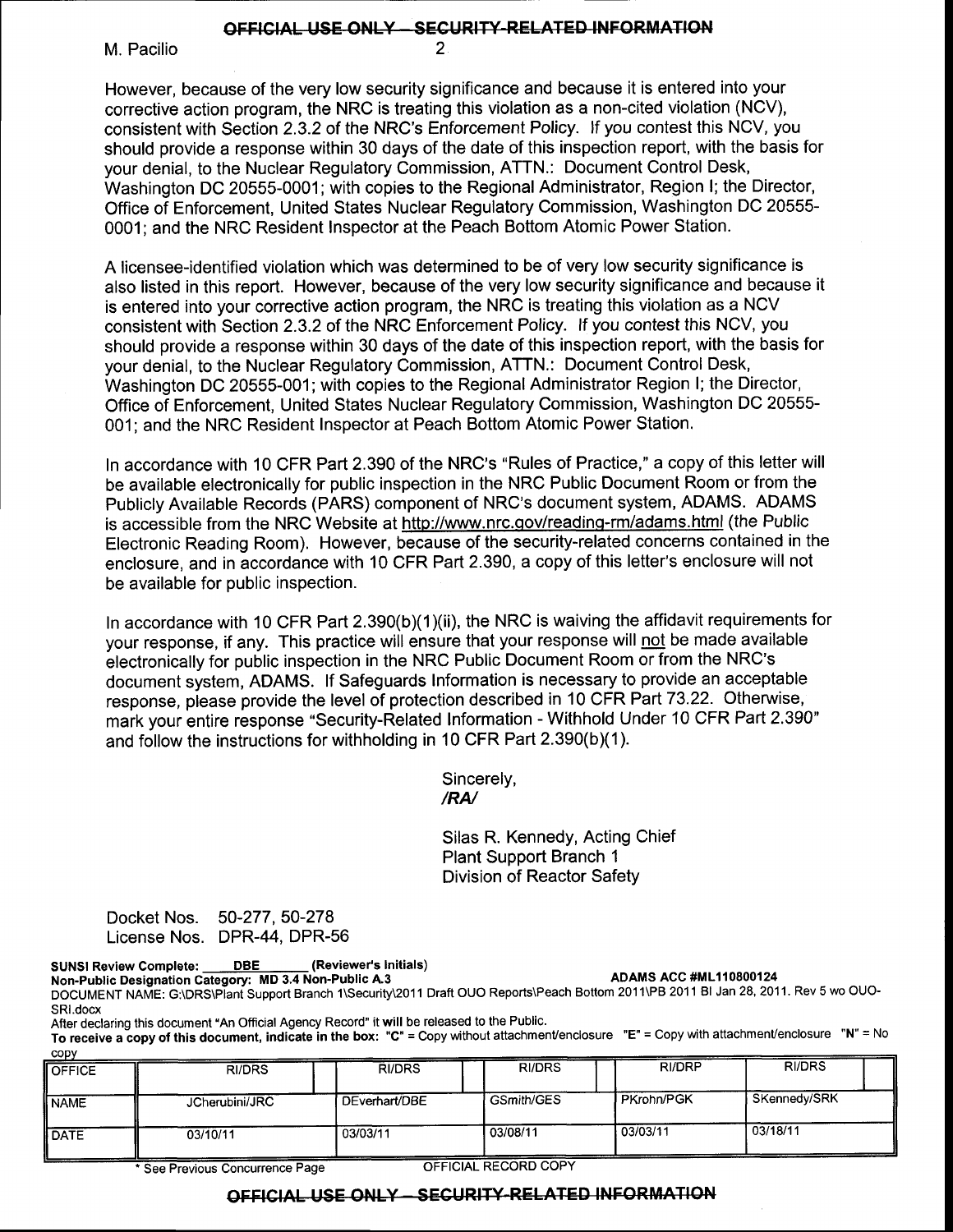# OFFICIAL USE ONLY - SECURITY-RELATED INFORMATION

M. Pacilio

Enclosure: lnspection Report 0500027712011403 and 0500027812011403 w/Attachment: Supplemental Information (OUO-SRl)

cc w/encl: w/OUO-SR|:

J. Kovalchick, Manager, Site Security

D. Allard, Director, PA DEP

T. Levering, MD Emergency Response Director

A. Lauland, Director, MD Office of Homeland Security

cc w/o encl w/o QUO-SRI: Distribution via ListServ